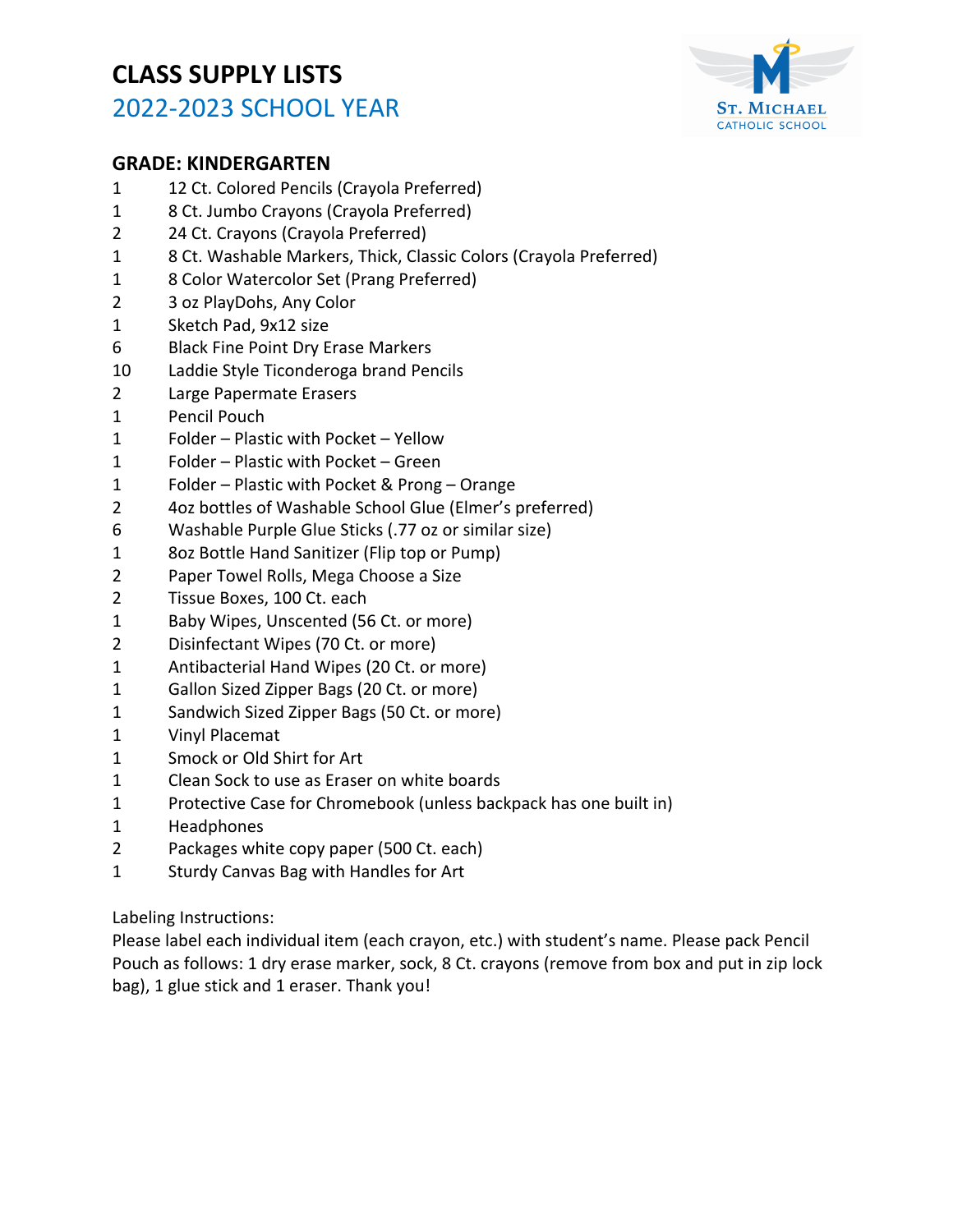

#### **GRADE 1**

- 1 12 ct. Colored Pencils
- 2 Crayons Crayola 24 Ct
- 2 Dry Erase Markers Black Fine Point
- 1 Large Eraser
- 1 Folder Plastic & Pocket Blue
- 1 Folder Plastic & Pocket Red
- 1 Folder Plastic & Pocket Yellow
- 1 4oz. Bottle Washable School Glue
- 9 .77 oz Washable Glue Sticks
- 1 8oz Hand Sanitizer
- 1 Yellow Highlighter
- 1 10 Ct. Thick Markers
- 1 1 Subject Spiral Notebook, Wide Ruled
- 1 8 Color Crayola Watercolor Paint Set
- 2 White Copy Paper 500 Ct Ream
- 1 Paper Towel Roll
- 12 Ticonderoga No 2 Pencils
- 2 Pencil Pouches
- 1 Pencil Sharpener Canister 2 Hole
- 1 Sharpie Black Fine Tip
- 1 Sketch Pad 9 x 12
- 2 Tissue Boxes, 100 Ct. each
- 1 Baby Wipes, Unscented (56 Ct. or more)
- 2 Disinfectant Wipes (70 Ct. or more)
- 1 Gallon Sized Zipper Bags (20 Ct. or more)
- 1 Quart Sized Zipper Bags (25 Ct. or more)
- 1 Headphones
- 1 Book Bag
- 1 Clean Old Sock for erasing whiteboards
- 1 Sturdy bag for art supplies
- 1 Old shirt/smock for art class
- 1 Protective case for Chromebook unless backpack has one built in.

Labeling Instructions:

Please label each individual crayon, marker and colored pencil with student's name. Thank you!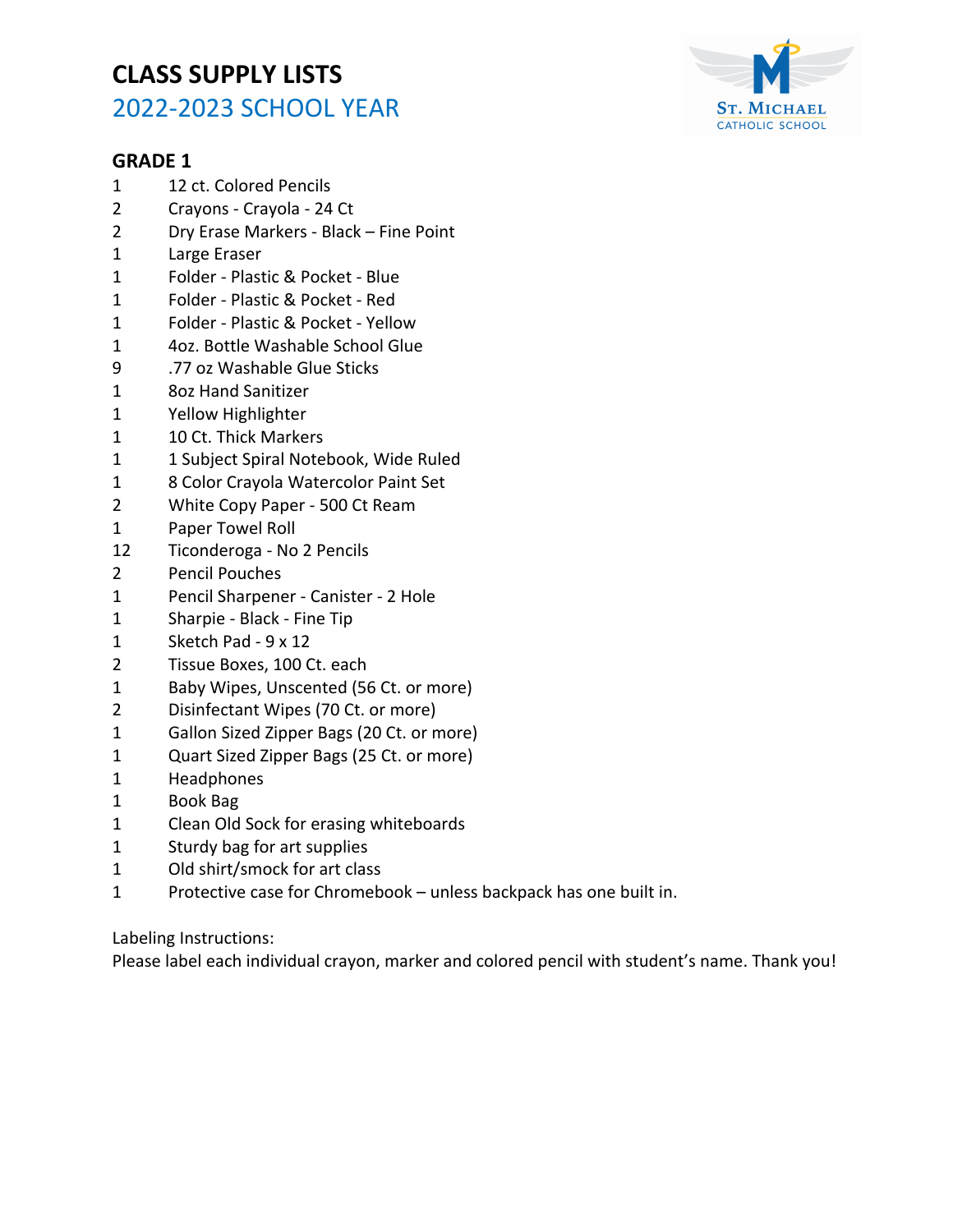

#### **GRADE 2**

- 1 12 ct. Colored Pencils
- 1 24 Ct. Crayons
- 4 Black Dry Erase Markers
- 1 Large Eraser
- 1 Folder Plastic & Pocket Green
- 1 Folder Plastic & Pocket Purple
- 1 Folder Plastic & Pocket Red
- 1 Folder Plastic & Pocket Yellow
- 1 Folder Plastic Pocket & Prong Blue
- 1 4oz. Bottle Washable School Glue
- 2 Jumbo (1.27+ oz.) Washable Glue Sticks
- 1 8oz Hand Sanitizer, Flip Top or Pump
- 1 Yellow Highlighter Chisel Tip
- 1 10 Ct. Classic Colors Thick Markers
- 1 8 Ct. Classic Colors Thin Markers
- 1 1 Subject Spiral Notebook, Wide Ruled, Blue
- 1 1 Subject Spiral Notebook, Wide Ruled, Green
- 1 1 Subject Spiral Notebook, Wide Ruled, Red
- 1 8 Color Watercolor Paint Set
- 1 Paper Towel Roll
- 12 No 2 Pencils
- 2 Red Pens
- 1 Pencil Pouch
- 1 Pencil Sharpener Canister 2 Hole
- 1 Sharpie Black Ultra Fine Tip
- 1 Sharpie Black Fine Tip
- 1 Sketch Pad 9 x 12
- 1 Tissue Box
- 1 Clorox Disinfectant Wipes
- 1 Antibacterial Hand Wipes (ie: WetOnes)
- 1 Quart Sized Zipper Bags
- 2 White Copy Paper 500 Ct Ream
- 1 Headphones
- 1 Sturdy bag for art supplies
- 1 Old shirt/smock for art class
- 1 Protective case for Chromebook unless backpack has one built in.

Labeling Instructions:

Please label all supplies (each individual crayon & marker should be labeled individually) with student's name. Please leave supplies in boxes/cases. We will organize together. Thank you!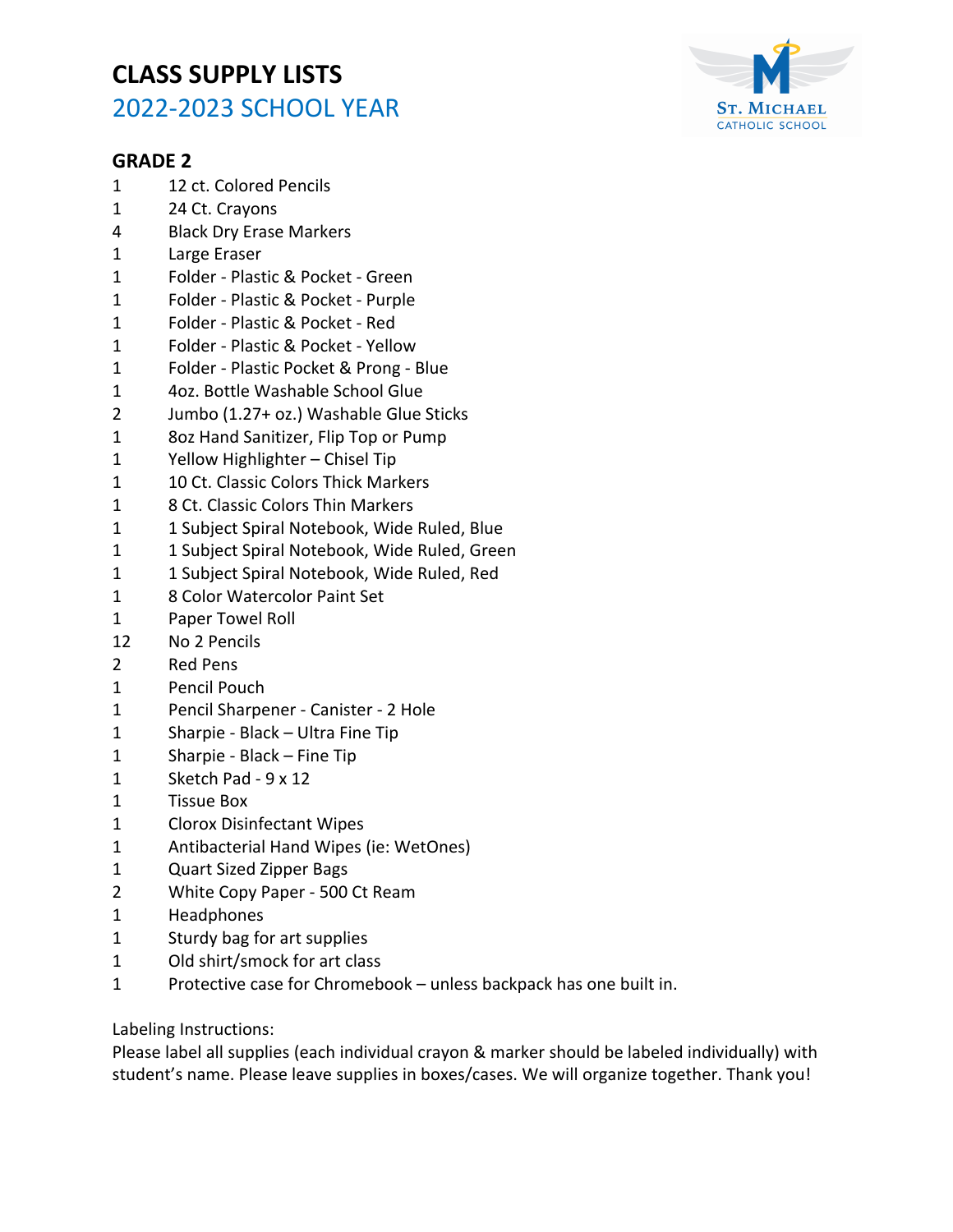

### **Grade 3**

- 1 12 Ct. Crayola Colored Pencils
- 1 24 Ct. Crayola Crayons
- 1 10 Ct. Crayola Classic Colors Thick Markers
- 1 8 Ct. Crayola Classic Colors Thin Markers
- 1 8 Color Crayola Watercolor Paint Set
- 1 Sketchpad 9 x 12
- 1 4 oz Elmers Washable School Glue
- 6 Small Size Purple Elmers Washable Glue Sticks
- 1 Folder Plastic & Pocket Blue
- 3 Composition Book Wide Ruled Black 100 Ct
- 2 Yellow Highlighters Chisel Tip
- 12 Ticonderoga Sharpened No 2 Pencils12 Pk
- 1 Package Eraser Tops for Pencils
- 2 Large Erasers
- 1 Pencil Sharpener Canister 2 Hole
- 2 Red Pens
- 1 12in/30cm Transparent Plastic Ruler
- 2 Sharpie Markers Black Ultra Fine Tip
- 4 Sharpie Markers Fine Point (Either All Black, or Black, Red, Green, Blue)
- 2 Dry Erase Markers Black Chisel
- 1 Tissue Box- 100 Ct
- 2 Mega Choose a Size Paper Towels
- 1 Unscented Baby Wipes 56 Ct
- 3 Wipes Disinfectant Clorox 70 Ct
- 1 8oz Hand Sanitizer
- 2 White Copy Paper 500 Ct Ream
- 1 Sturdy bag for art supplies (optional)
- 1 Old shirt/smock for art
- 1 Headphones

Labeling Instructions:

Please label all supplies with student name (parent's discretion regarding labeling each individual crayon etc. versus labeling the box). Thank you!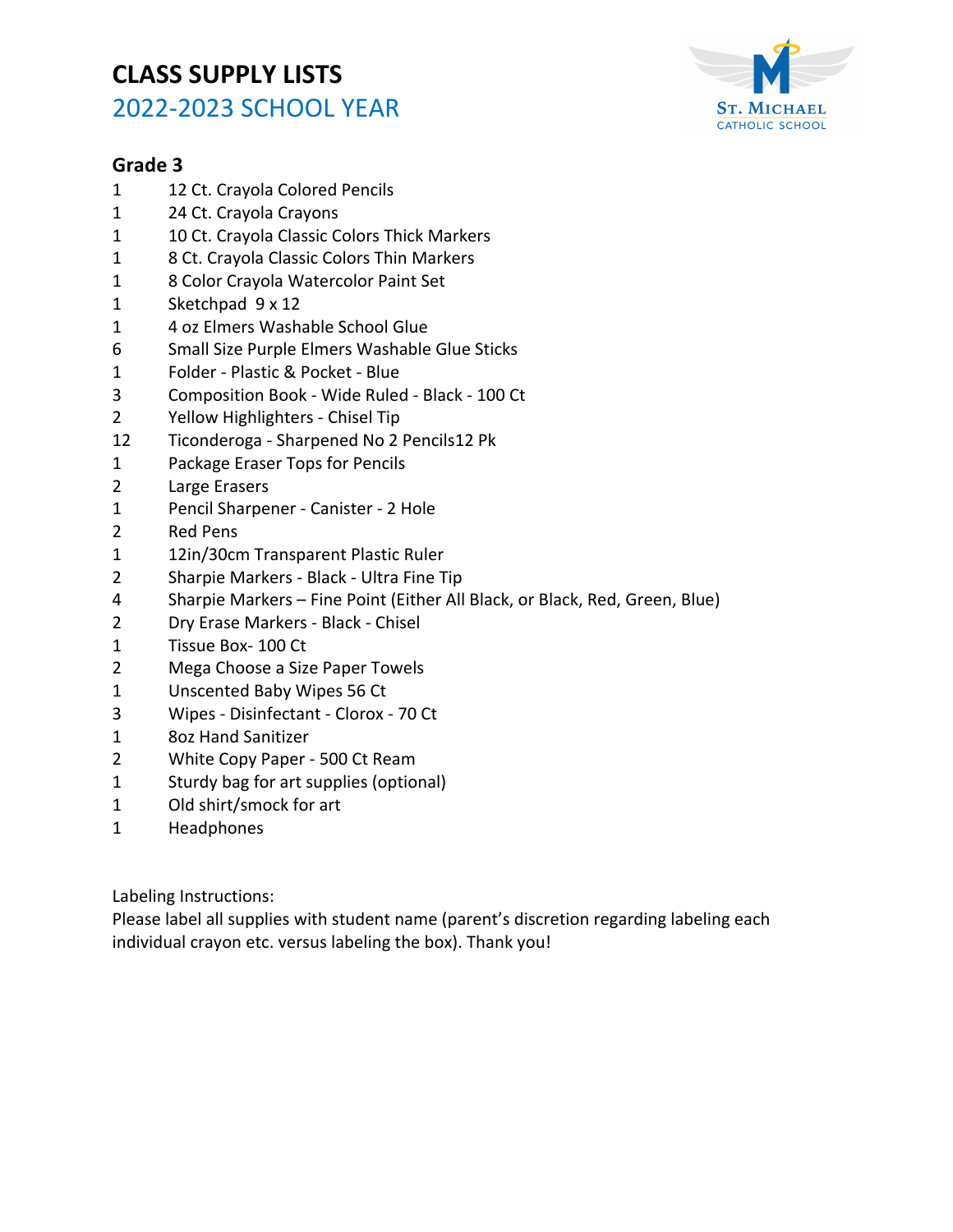

- 1 12 Ct. Crayola Colored Pencils
- 1 24 Ct. Crayola Crayons
- 1 Large Papermate Pink Pearl Eraser
- 1 Folder Plastic & Pocket Black
- 1 Folder Plastic & Pocket Red
- 1 4oz. Bottle Elmers Washable School Glue
- 3 Small Size Washable Glue Sticks
- 1 8oz Hand Sanitizer, Flip Top or Pump
- 3 Highlighters Pen Style Chisel Tip, Yellow, Blue & Pink
- 1 10 Ct. Classic Colors Thick Markers
- 1 1 Subject Spiral Notebook, Wide Ruled, Black
- 1 1 Subject Spiral Notebook, Wide Ruled, Blue
- 1 1 Subject Spiral Notebook, Wide Ruled, Purple
- 1 1 Subject Spiral Notebook, Wide Ruled, Red
- 1 1-1.5 Inch 3-Ring Binder, Any Color
- 1 8 Color Watercolor Paint Set
- 2 Wide Ruled Filler Paper, 100 Ct.
- 1 Paper Towel Roll
- 12 No 2 Pencils, Sharpened
- 1 Pencil Pouch, Clear, 3-Ring
- 1 Pencil Sharpener Canister 2 Hole
- 5 Erasable Black Pens Papermate
- 1 12 in Plastic Transparent Ruler
- 1 Sharpie Black Ultra Fine Tip
- 1 Sharpie, Colored Pack (Optional)
- 1 Sketch Pad 9 x 12
- 3 Tissue Boxes, 100 count
- 2 Clorox Disinfectant Wipes
- 1 Pair of 5" Scissors
- 2 White Copy Paper 500 Ct Ream
- 1 Headphones
- 1 Sturdy bag for art supplies
- 1 Old shirt/smock for art class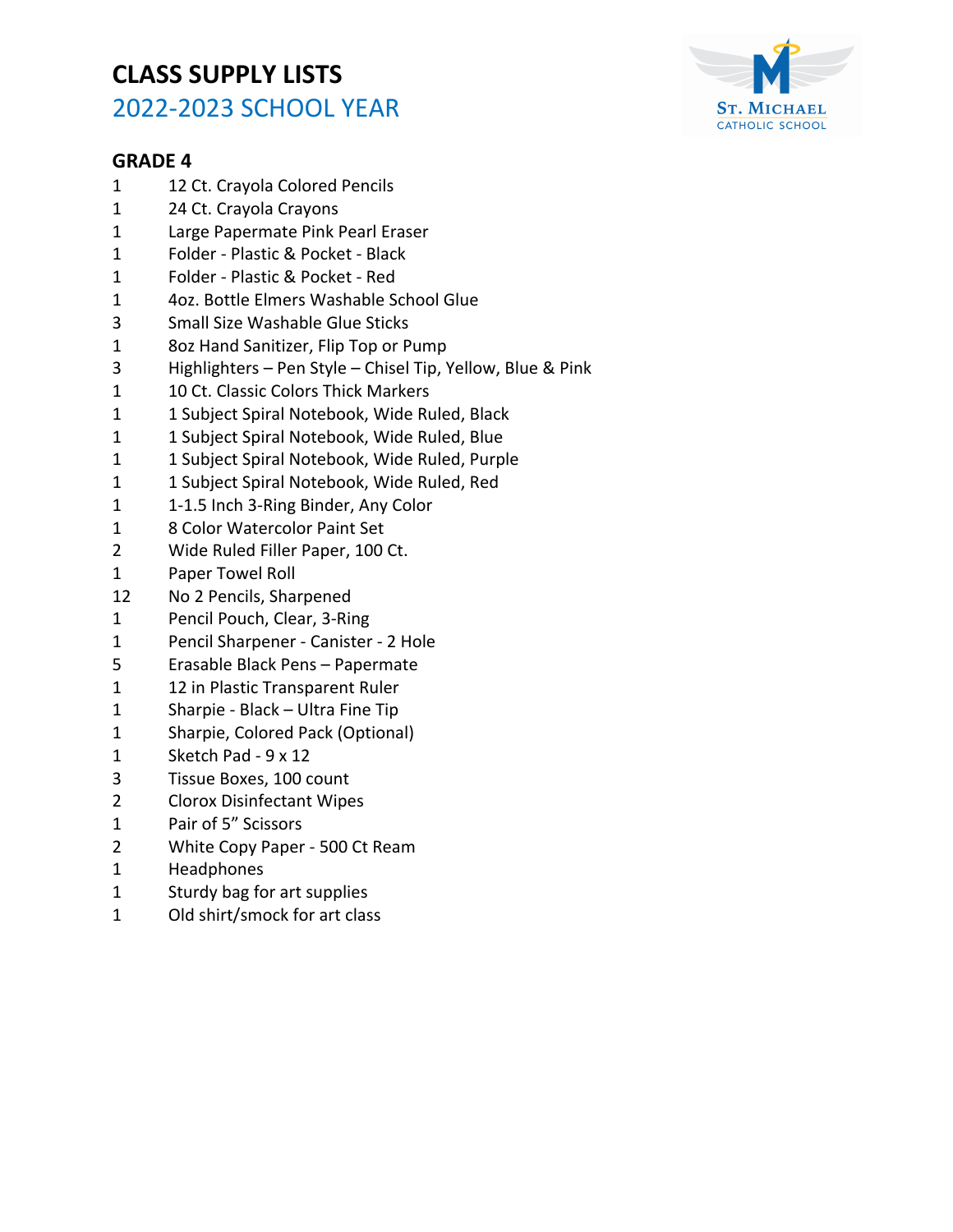

- 1 Binder Durable View 1.5 Inch Blue
- 1 12 Ct Crayola Colored Pencils
- 1 24 Ct. Crayola Crayons
- 2 Black Expo Brand Chisel Tip Dry Erase Markers
- 2 Large Papermate Pink Pearl Erasers
- 1 Folder Plastic & Pocket 3 Hole Black
- 1 Folder Plastic & Pocket 3 Hole Blue
- 1 Folder Plastic & Pocket 3 Hole Green
- 1 Folder Plastic & Pocket 3 Hole Purple
- 1 Folder Plastic & Pocket 3 Hole Red
- 1 Folder Plastic & Pocket 3 Hole Yellow
- 1 4oz. Bottle Elmers Washable School Glue
- 3 Small Size Washable Glue Sticks
- 1 8oz Hand Sanitizer, Flip Top or Pump
- 3 Highlighters
- 1 10 Ct. Classic Colors Thick Crayola Markers
- 1 1 Subject Spiral Notebook, Wide Ruled, Black
- 1 1 Subject Spiral Notebook, Wide Ruled, Blue
- 1 1 Subject Spiral Notebook, Wide Ruled, Green
- 1 1 Subject Spiral Notebook, Wide Ruled, Purple
- 1 1 Subject Spiral Notebook, Wide Ruled, Red
- 1 1 Subject Spiral Notebook, Wide Ruled, Yellow
- 1 8 Color Watercolor Paint Set
- 2 Wide Ruled Filler Paper, 100 Ct.
- 2 Paper Towel Rolls
- 12 No 2 Ticonderoga Pencils, Sharpened
- 1 Pencil Pouch, 3-Ring
- 1 Pencil Sharpener Canister 2 Hole
- 2 Red Pens BIC
- 4 Erasable Black Pens
- 1 12 in Plastic Transparent Ruler
- 2 Sharpie Black Ultra Fine Tip
- 1 Sharpie, Colored Pack (Optional)
- 1 Sketch Pad 9 x 12
- 4 Tissue Boxes, 100 count
- 3 Antibacterial Hand Wipes (ie: Purell, Wet Ones) 20 Ct.
- 1 Clorox Disinfectant Wipes
- 1 5 inch pointed Scissors
- 2 Sharpie Black Fine Tip
- 1 Headphones with Microphone
- 1 Old shirt/smock
- 1 Sturdy bag for art supplies
- 2 White Copy Paper 500 Ct Ream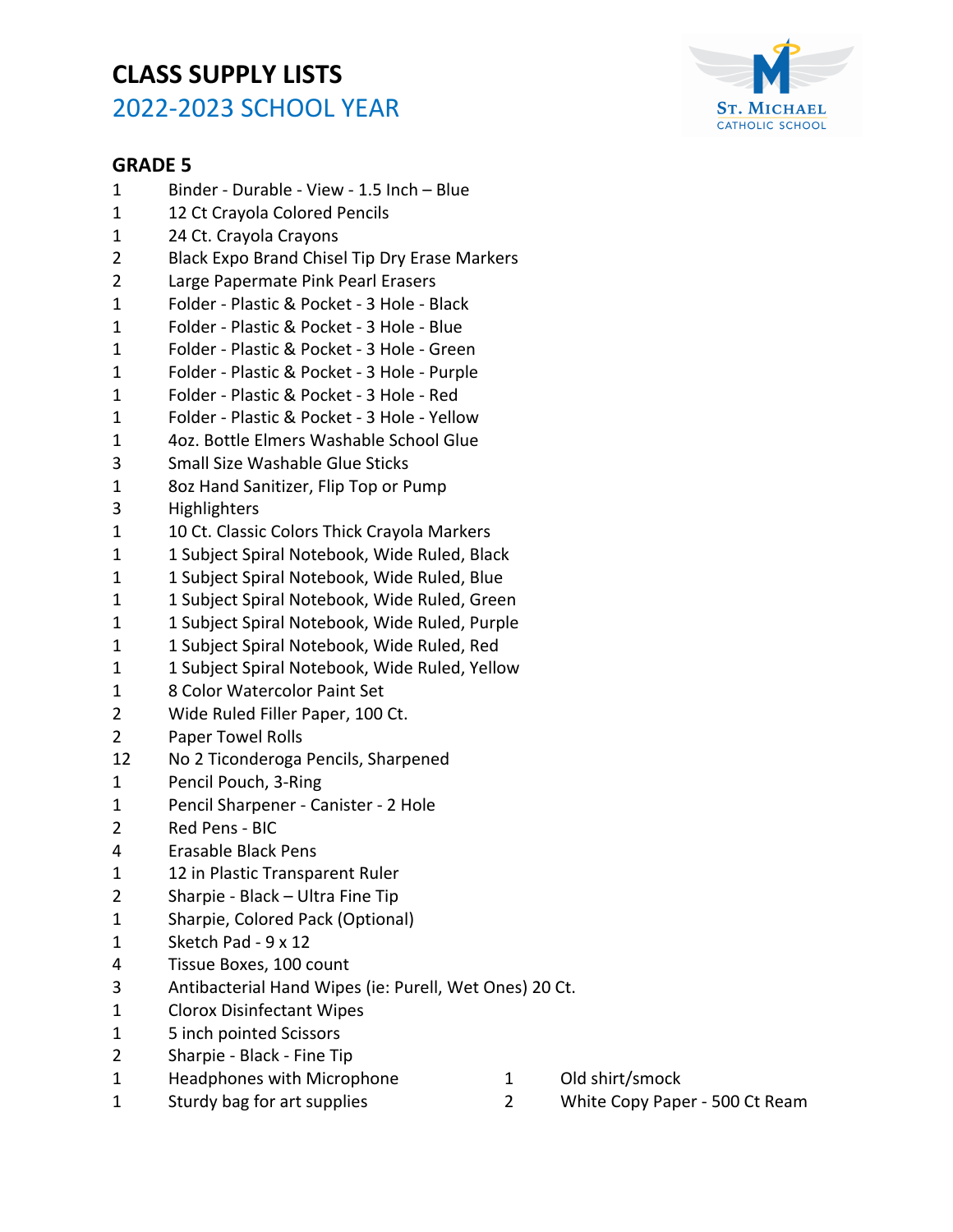- 1 Binder 1 Inch White
- 1 12 Ct Crayola Colored Pencils
- 1 24 Ct. Crayola Crayons
- 1 Composition Book, Wide Ruled
- 4 Black Expo Chisel Tip Dry Erase Markers
- 1 Large Papermate Pink Pearl Eraser
- 1 Folder, Plastic & Pocket, 3 Hole, Blue
- 1 Folder, Plastic & Pocket, 3 Hole, Green
- 1 Folder, Plastic & Pocket, 3 Hole, Purple
- 1 Folder, Plastic & Pocket, 3 Hole, Orange
- 1 Folder, Plastic & Pocket, 3 Hole, Red
- 1 Folder, Plastic & Pocket, 3 Hole, Yellow
- 1 1 Sub. Spiral Notebook, Wide Ruled, Red
- 1 1 Sub. Spiral Notebook, Wide Ruled, Yellow
- 1 1 Sub. Spiral Notebook, Wide Ruled, Blue
- 1 1 Sub. Spiral Notebook, Wide Ruled, Green
- 1 1 Sub. Spiral Notebook, Wide Ruled, Purple
- 1 8 Color Watercolor Paint Set
- 3 Wide Ruled Filler Paper, 100 Ct.
- 2 Paper Towel Rolls
- 12 No 2 Ticonderoga Pencils, Sharpened
- 1 Clear Pencil Pouch, 3-Ring
- 1 Pencil Sharpener Canister 2 Hole
- 4 Red Pens BIC
- 3 Highlighters, Chisel Tip (Yellow, Blue, Pink)
- 1 10 Ct. Classic Thick Crayola Markers
- 1 Graph Paper filler paper, 80 count
- 1 Protractor
- 1 8oz Hand Sanitizer, Flip Top or Pump
- 4 Erasable Black Pens Papermate
- 1 12 Inch & Metric Wood Ruler
- 2 Sharpie Black Fine Tip
- 2 Sharpie Black Ultra Fine Tip
- 1 4 Pk Sharpies (Black, Blue, Green, Red) Fine Tip
- 1 Sharpie Red Fine Tip
- 1 4oz. Bottle Elmers School Glue
- 1 Elmers Washable Glue Stick
- 2 Jumbo Elmers Washable Glue Sticks
- 1 Sketch Pad
- 4 Tissue Boxes, 100 count
- 1 Clorox Disinfectant Wipes
- 1 Headphones with Microphone
- 1 Sturdy bag for art supplies
- 1 Old shirt/smock
- 2 White Copy Paper 500 Ct Ream

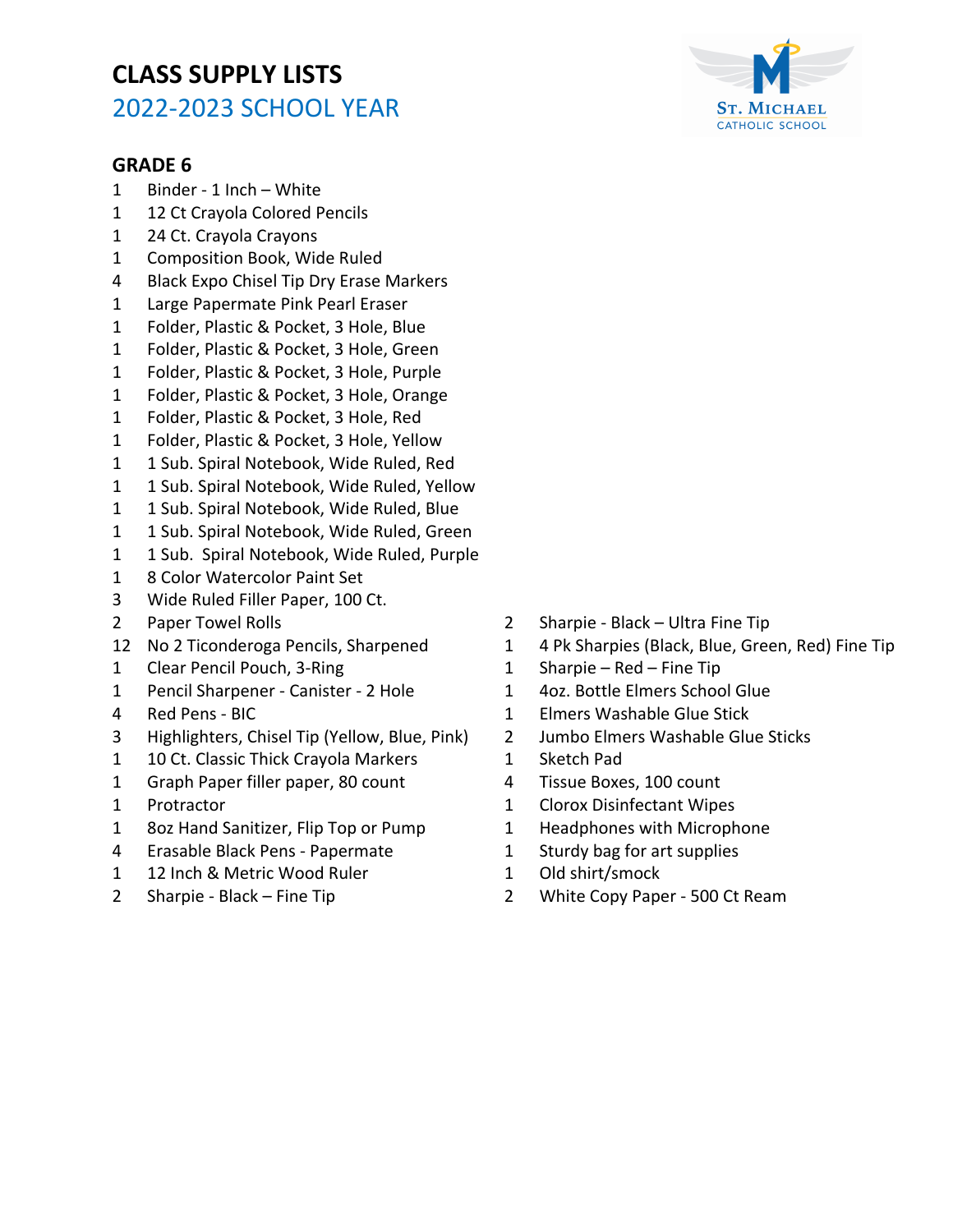

- 1 Binder View 1.5 Inch
- 1 Binder Heavy Duty View 1.5 In
- 1 Colored Pencils Crayola 12 Ct
- 1 Crayons Crayola 24 Ct
- 1 Divider 5 Tab Multicolor
- 1 Dry Erase Markers Expo 4 Color Set Chisel
- 2 Large Pink Pearl Erasers
- 5 Folders, Pocket 3 Hole Various Colors
- 5 1-Subject Spiral Notebooks Various Colors
- 1 4oz. Bottle Elmers Washable School Glue
- 3 Jumbo Washable Elmers Glue Sticks
- 1 Hand Sanitizer Pump
- 3 Highlighters Pen Style
- 1 Index Cards 3 x 5 Ruled 100 Ct
- 1 10 Ct. Classic Thick Crayola Markers
- 1 8 Count Crayola Watercolor Washable Paint Set
- 2 White Copy Paper 500 Ct Ream
- 2 Wide Ruled Filler Paper, 200 Ct.
- 2 Paper Towel Rolls, Mega Choose a Size
- 12 No. 2 Pencils Ticonderoga Sharpened
- 1 Pencil Pouch
- 1 Pencil Sharpener
- 4 Blue Pens
- 2 Red Pens
- 1 Ruler 12in/30cm
- 2 Sharpie Black Ultra Fine Tip
- 1 Sharpie Colored 4 Pack- Black, Blue, Green, Red Fine Tip
- 1 Sketch Pad 9 x 12
- 4 Tissue Boxes 100 Ct
- 1 Wipes Disinfectant Clorox 70 Ct
- 1 Wipes Purell Antibacterial Hand 20 Pk
- 1 Headphones
- 1 Sturdy bag for art supplies
- 1 Old shirt/smock